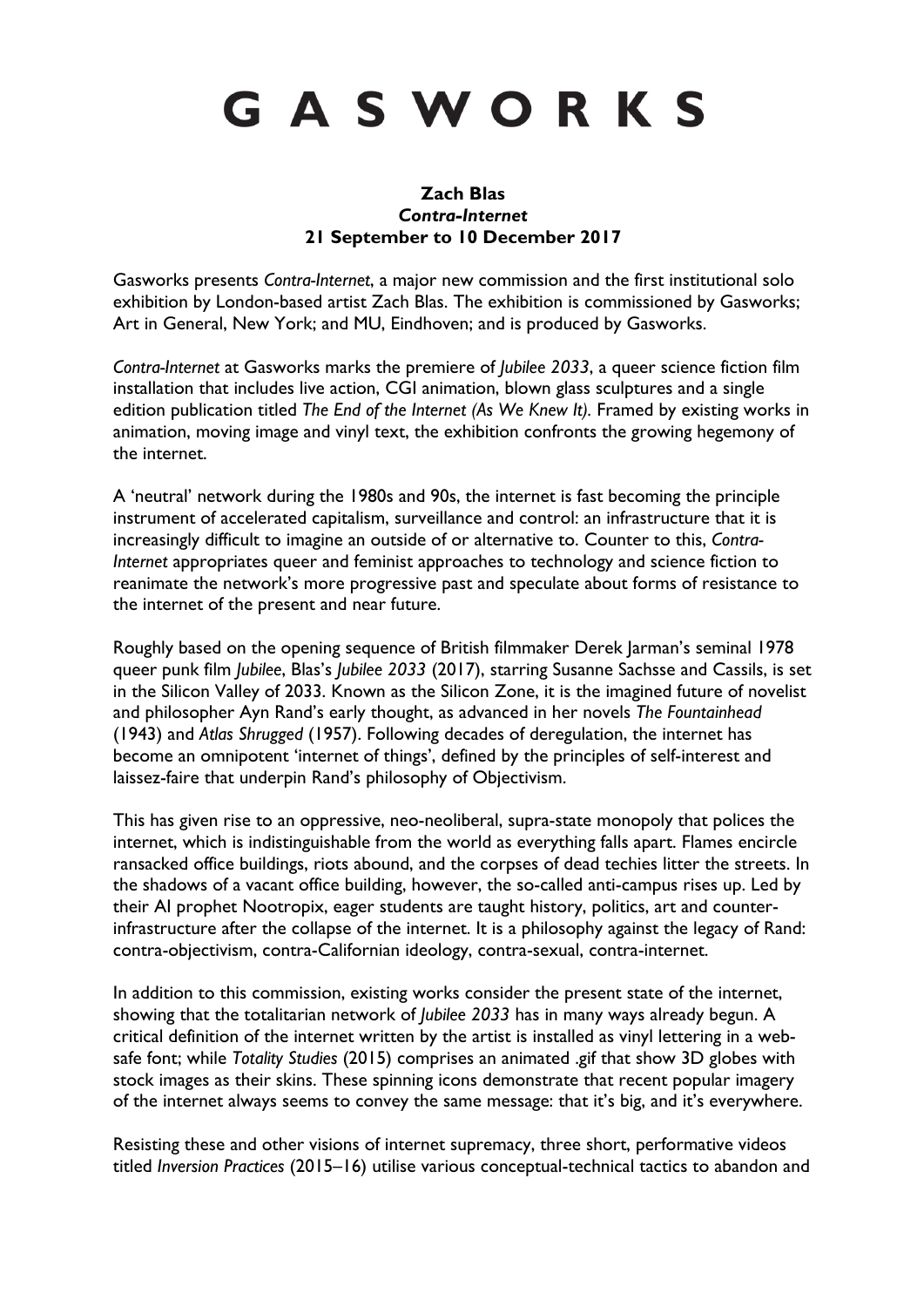subvert the internet. These include strategies as diverse as erasing images of social media posts in Adobe Photoshop; plagiarising queer and radical economic theory to produce an anti-internet manifesto; and working with animators to model paranodal space (the space that exists in-between the various nodes of a network) as a way to visualise and think through what networks frustrate, obstruct or occlude as they are constituted.

--

*Contra-Internet* is a project of Creative Capital, generously supported by Arts Council England; Cockayne–Grants for the Arts and the London Community Foundation; Thor Perplies; and Gasworks' Exhibition Programme Supporter 2017-18, Catherine Petitgas.

The exhibition will be presented at Art in General, New York from January to March 2018 and at MU, Eindhoven from May to July 2018.

Zach Blas is an artist and writer whose practice confronts technologies of surveillance, security, and control. He is currently a Lecturer in Visual Cultures at Goldsmiths, University of London and has lectured and exhibited internationally, recently at IMA Brisbane, the Van Abbemuseum, Eindhoven and ICA Singapore.

## **Related Events**

## **Lecture Performance:** *Metric Mysticism* **Wednesday, October 18, 7pm**

In this lecture performance, Zach Blas gazes into the crystal balls of Silicon Valley and charts the transmutation of big data into a magical substance that can predict – and police – the future.

## **Symposium:** *The Only Path to Tomorrow* **Saturday, November 25, 11am–6pm**

*Gasworks presents The Only Path to Tomorrow,* a symposium convened by Zach Blas. Artists and scholars Ramon Amaro, Erika Balsom, Matthew Fuller, Elena Gorfinkel, Lawrence Lek, Ana Teixeira Pinto and Susanne Sachsse will discuss *Contra-Internet* in relation to their own research, ranging from smart drug trends to contemporary manifestations of Ayn Rand's philosophy of objectivism; from futures of artificial intelligence to transparent architecture in Silicon Valley; from modes of minoritarian techo-resistance to aesthetic strategies in queer cinema. Nootropics will be served.

*All events are free to attend, no booking required. Seats will be allocated on a first come, first served basis.*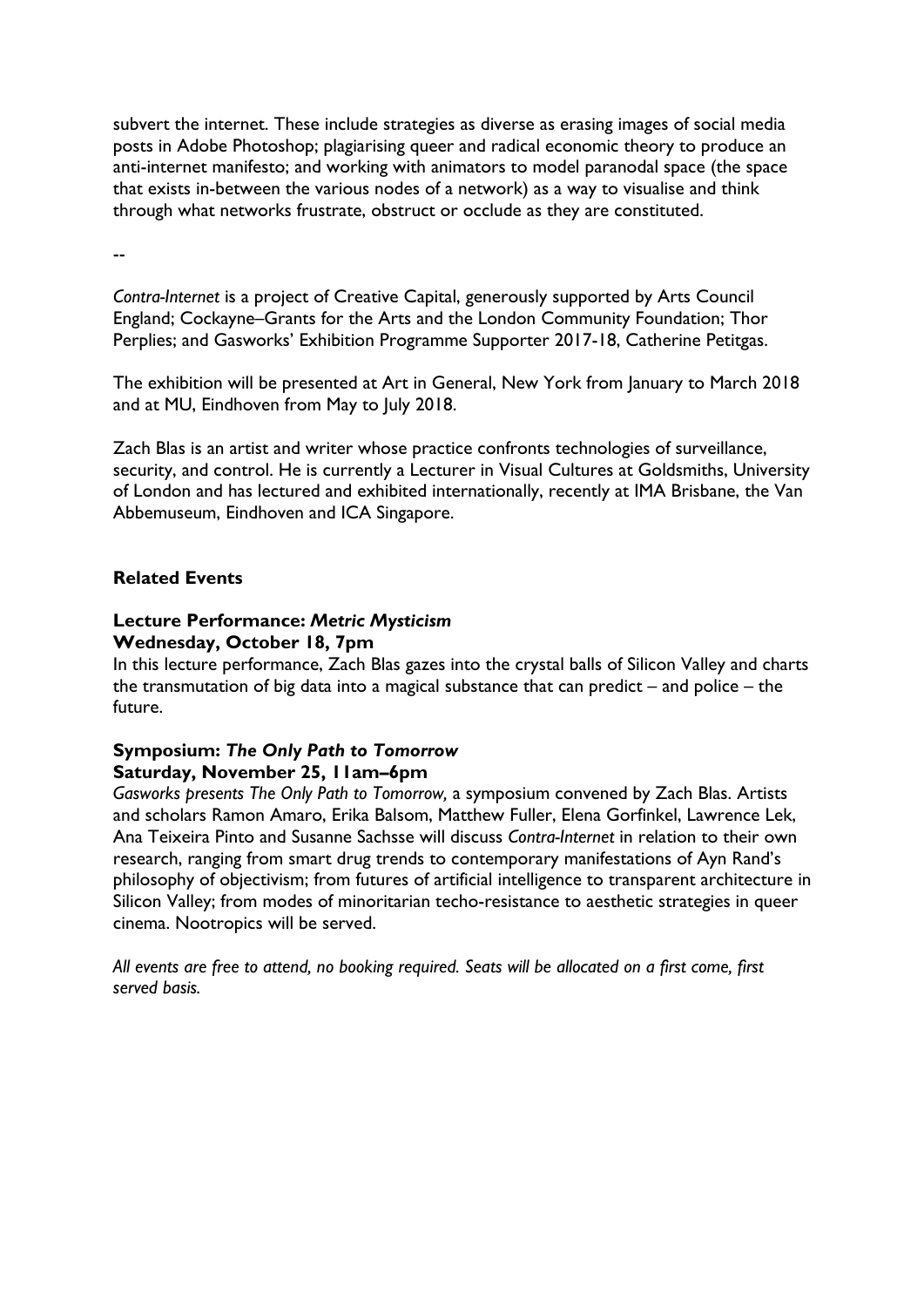

#### **List of Works**

- 1. *Jubilee 2033*, 2017. Single-channel video, colour with sound, 17:10 min.
- 2. *Palantir: Killed Internet*, 2017. Glass globe, plinth, LED light.
- 3. *Palantir: Disappeared Internet*, 2017. Glass globe, plinth, LED light.
- 4. *The Seal of the* Absolute, 2017. Photo luminescent vinyl.
- 5. *The End of the Internet (As We Knew It)*, 2017. Single edition publication.
- 6. *shew stone (polycrystalline silicon)*, 2017. Silicon piece.
- 7. *Totality Study #1: Internet, a definition*, 2015. Photo luminescent vinyl.

8. *Inversion Practice #3: Modeling Paranodal Space*, 2016. Single-channel video, colour with sound, 03:02 min.

9. *Inversion Practice #2: Social Media Exodus (Call and Response)*, 2015. Single-channel video, colour with sound, 03:20 min.

10. *Inversion Practice #1: Constituting an Outside (Utopian Plagiarism)*, 2015. Single-channel video, colour with sound, 05:57 min.

11. *Totality Study #2: Internet,* a *.*gif, 2015. Gif animation.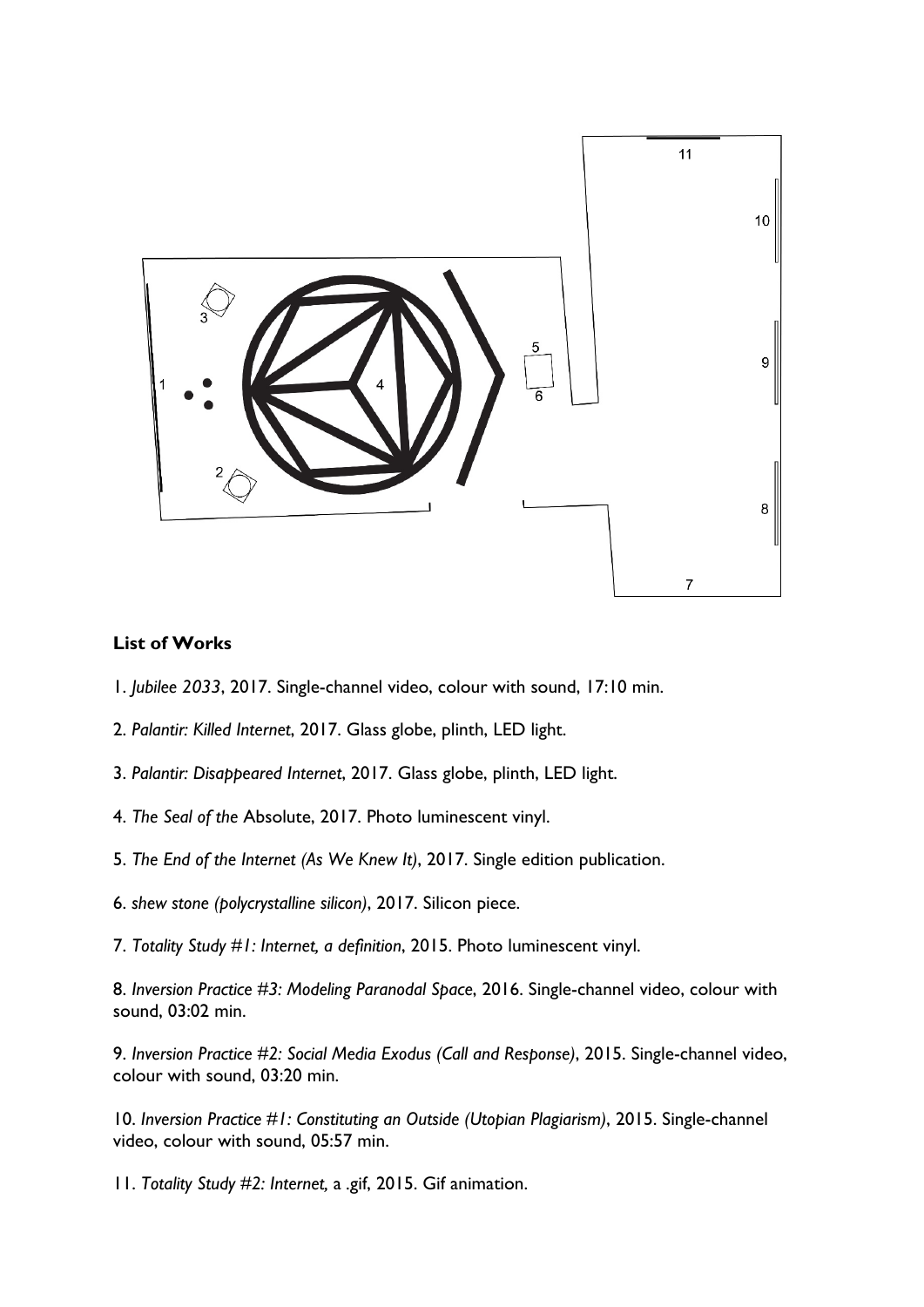## *JUBILEE 2033* **(2017)**

Commissioned by Gasworks; Art in General, New York; and MU, Eindhoven

Cast (in order of appearance):

Ayn Rand, played by Susanne Sachsse

Alan Greenspan, a member of The Collective, played by Dany Naierman

Joan Mitchell, a member of The Collective, played by Lindsay Hicks

Azuma, the Artificial Intelligence, played by Fusako Shiotani

The Art Professor, played by Raquel Gutiérrez

Nootropix, played by Cassils

| Writer and Director: Zach Blas                                            | Gaffer: Blake Farmer                                                                                    |
|---------------------------------------------------------------------------|---------------------------------------------------------------------------------------------------------|
| Producer: Ali Roche                                                       | Grip: Andrew Joffe                                                                                      |
| Producer: Tiffany L. Gray, Extra Credit<br><b>Studios</b>                 | Swing: Jim Gillespie                                                                                    |
| Co-Producer: Tara De Maro, Extra Credit<br><b>Studios</b>                 | Sound Recording Engineers: Victoria<br>Carrillo, Ada Douglas, and Fred Oliveira,<br><b>Voxx Studios</b> |
| Director of Photography: Alison Kelly                                     | Book Design: Leaky Studio                                                                               |
| Editor: Amy Von Harrington                                                | <b>Book Fabrication: Bookworks</b>                                                                      |
| Associate Producers: Marcela Coto, John<br>Palmer, and Martabel Wasserman | Globe Etching Design: Scott Kepford and<br><b>Solveig Suess</b>                                         |
| Production Designers: Alexah Acuna and<br>Kevin Gallo                     | Globe Fabrication: Silkwood Glass                                                                       |
| Costume Designer: Lauren Warkentien                                       | Hair and Makeup Artist: Catherine<br>Alfonso                                                            |
| First Assistant Director: Sadé Clacken<br>Joseph                          | Hair and Makeup Artist for Cassils:<br>Mikayla Gottlieb                                                 |
| First Assistant Camera: Mike Mast                                         | Assistant Hair and Makeup Artist for<br>Cassils: Eliza Baron                                            |
| Second Assistant Camera: Rob Ford                                         | Choreographer: Dany Naierman                                                                            |
| Second Unit Camera Operator: Jessica<br>Gallegos                          | Unit Production Manager: Rachel Wilson                                                                  |